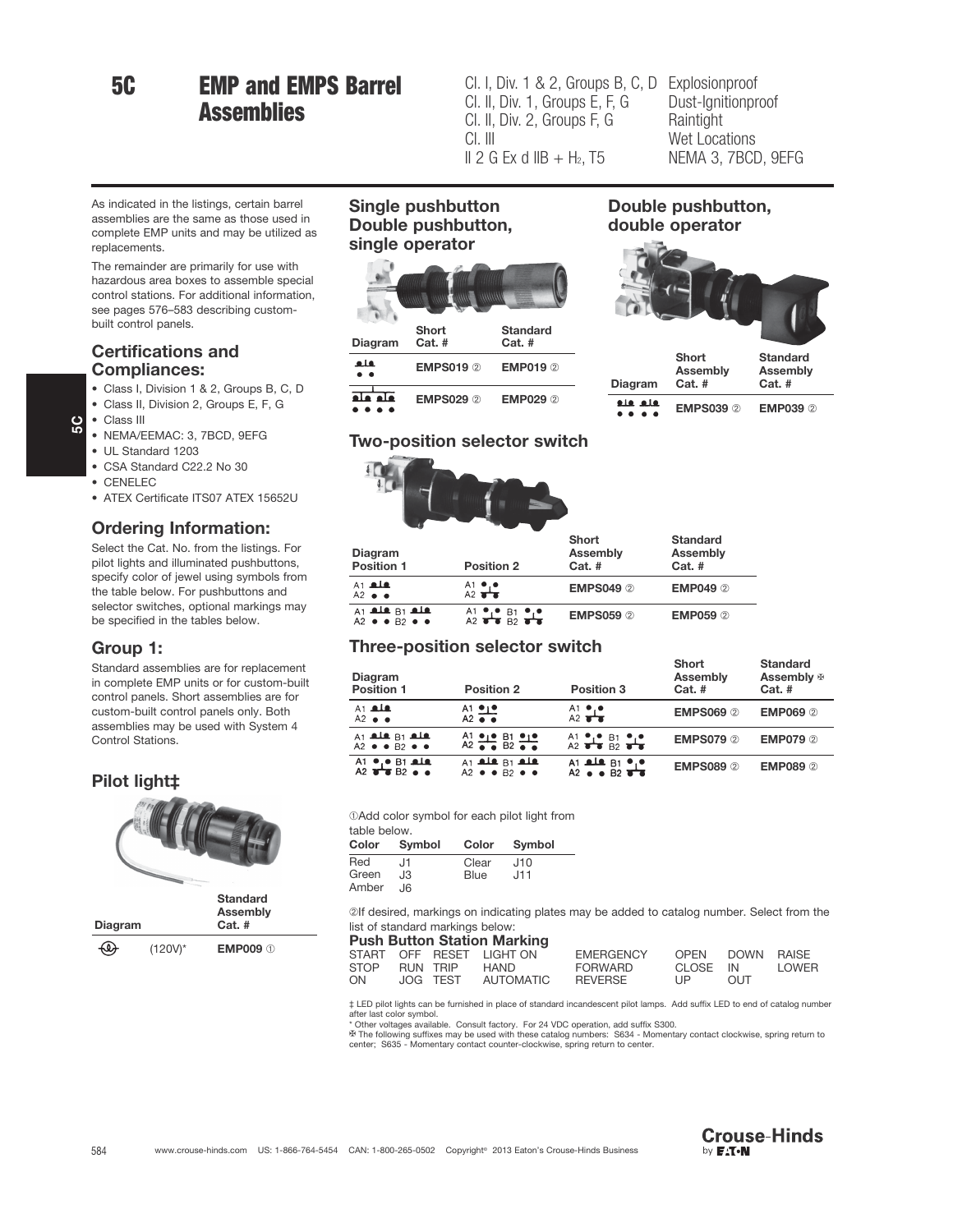### EMP and EMPS Barrel **Assemblies**

Cl. I, Div. 1 & 2, Groups B, C, D Explosionproof Cl. II, Div. 1, Groups E, F, G Cl. II, Div. 2, Groups F, G Cl. III  $II$  2 G Ex d IIB + H<sub>2</sub>, T5

Dust-Ignitionproof **Raintight** Wet Locations NEMA 3, 7BCD, 9EFG

#### Group 2: For custom-built control panels.

#### Illuminated pushbutton‡



Two-position selector switch, key operated

# **Pushbutton**

Maintained Contact



| <b>Diagram</b>      | Long<br><b>Assembly</b> |          |
|---------------------|-------------------------|----------|
| Up                  | Down                    | $Cat.$ # |
| A1 <b>ala</b><br>A2 | $A1 \bullet P$          | EMP098 2 |

➀Add color symbol for each pilot light from table below.

| Color | Symbol | Color | Symbol |
|-------|--------|-------|--------|
| Red   | J٦     | Clear | J10    |
| Green | JЗ     | Blue  | J11    |
| Amber | J6.    |       |        |

➁If desired, markings on indicating plates may be added to catalog number. Select from the list of standard markings below:<br>**Push Button Station Mar** 

| <b>Push Button Station Marking</b> |  |  |                         |                  |          |                 |       |
|------------------------------------|--|--|-------------------------|------------------|----------|-----------------|-------|
|                                    |  |  | START OFF RESET LIGHTON | <b>EMERGENCY</b> |          | OPEN DOWN RAISE |       |
| STOP RUN TRIP                      |  |  | HAND                    | FORWARD          | CLOSE IN |                 | LOWER |
| ON                                 |  |  | JOG TEST AUTOMATIC      | REVERSE          | I IP     | OUT.            |       |

| <b>Diagram</b>                               |                   |                                           | <b>Short</b>                                                | <b>Standard</b>                            |  |
|----------------------------------------------|-------------------|-------------------------------------------|-------------------------------------------------------------|--------------------------------------------|--|
| Position 1                                   | <b>Position 2</b> | Key<br>Removal                            | Assembly<br>$Cat.$ #                                        | Assembly<br>$Cat.$ #                       |  |
| $A1$ als<br>$A2 \bullet \bullet$             | $A1 \bullet P$    | Both positions<br>Left only<br>Right only | <b>EMPS0491 2</b><br><b>EMPS0492 2</b><br><b>EMPS0493 2</b> | EMP0491 2<br><b>EMP0492 2</b><br>EMP0493 2 |  |
| At als $B1$ als<br>$A2 \bullet B2 \bullet A$ | $A1 = B1 = B1$    | Both positions<br>Left only<br>Right only | <b>EMPS0591 2</b><br><b>EMPS0592 2</b><br>EMPS0593 2        | EMP0591 2<br><b>EMP0592 2</b><br>EMP0593 2 |  |

#### Three-position selector switch, key operated

|                                                      | <b>Diagram</b>           |                                                                                                                                  | Short                                         | <b>Standard</b><br>Assembly<br>Cat. $# \oplus$                                                   |                               |
|------------------------------------------------------|--------------------------|----------------------------------------------------------------------------------------------------------------------------------|-----------------------------------------------|--------------------------------------------------------------------------------------------------|-------------------------------|
| <b>Position 1</b><br><b>Position 2</b><br>Position 3 |                          |                                                                                                                                  | Key<br>Removal                                |                                                                                                  |                               |
| $A1$ ale<br>$A2 \bullet \bullet$                     | $A1 \bullet_1 \bullet_1$ | $A1$ $A2$                                                                                                                        | All<br>Center only<br>Left only<br>Right only | <b>EMPS0691 2</b><br><b>EMPS0692 2</b><br>EMPS0693 2 EMP0693 2<br><b>EMPS0694 2 EMP0694 2</b>    | EMP0691 2<br><b>EMP0692 2</b> |
| A1 ala B1 ala<br>$A2 \bullet B2 \bullet A$           |                          | $A1 = B1 = B1 = A1 = A2 = B1 = A2$                                                                                               | All<br>Center only<br>Left only<br>Right only | <b>EMPS0791 2</b><br><b>EMPS0792 2 EMP0792 2</b><br>EMPS0793 2 EMP0793 2<br>EMPS0794 2 EMP0794 2 | <b>EMP0791 2</b>              |
| $A1 \bullet \bullet B1$ ale                          |                          | A1 ale B1 ale A1 ale B1 $\bullet$ $\bullet$<br>A2 $\bullet$ $\bullet$ B2 $\bullet$ $\bullet$ A2 $\bullet$ $\bullet$ B2 $\bullet$ | All<br>Center only<br>Left only<br>Right only | <b>EMPS0891 2</b><br>EMPS0892 2 EMP0892 2<br>EMPS0893 2 EMP0893 2<br><b>EMPS0894 2 EMP0894 2</b> | <b>EMP0891 2</b>              |

‡ LED pilot lights can be furnished in place of standard incandescent pilot lamps.<br>Add suffix LED to end of catalog number after last color symbol.<br>ቝ The following suffixes may be used with these catalog numbers: S634 - M

spring return to center; S635 - Momentary contact counter-clockwise, spring return to center.

5C